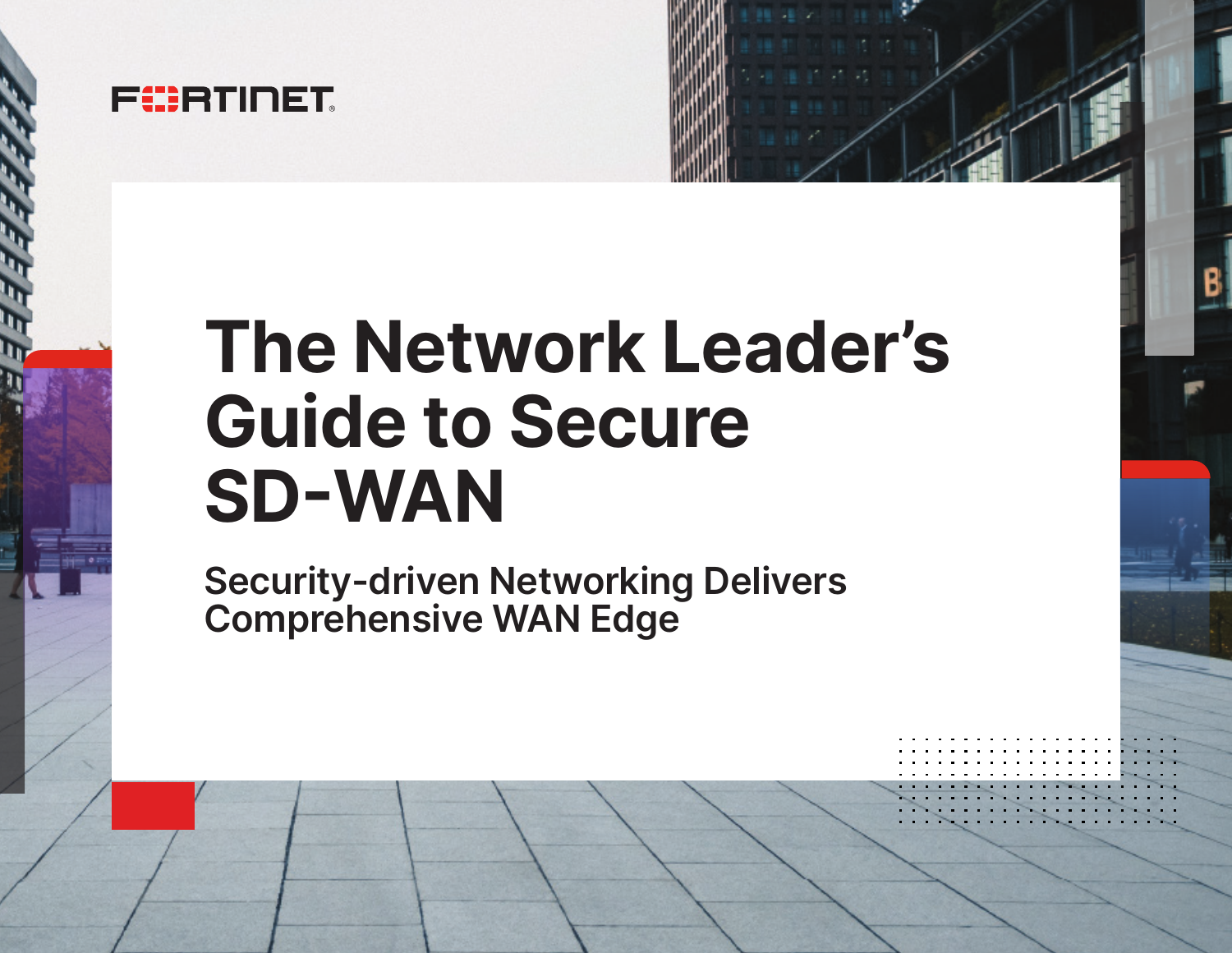## **Table of Contents**

| Executive Overview                                    |    |
|-------------------------------------------------------|----|
| Introduction                                          |    |
| Which Way to SD-WAN?                                  | 6  |
| Fortinet Delivers Best-of-Breed SD-WAN                |    |
| Security-driven Networking                            | 15 |
| In a Volatile SD-WAN Market, Fortinet Is the Safe Bet | 16 |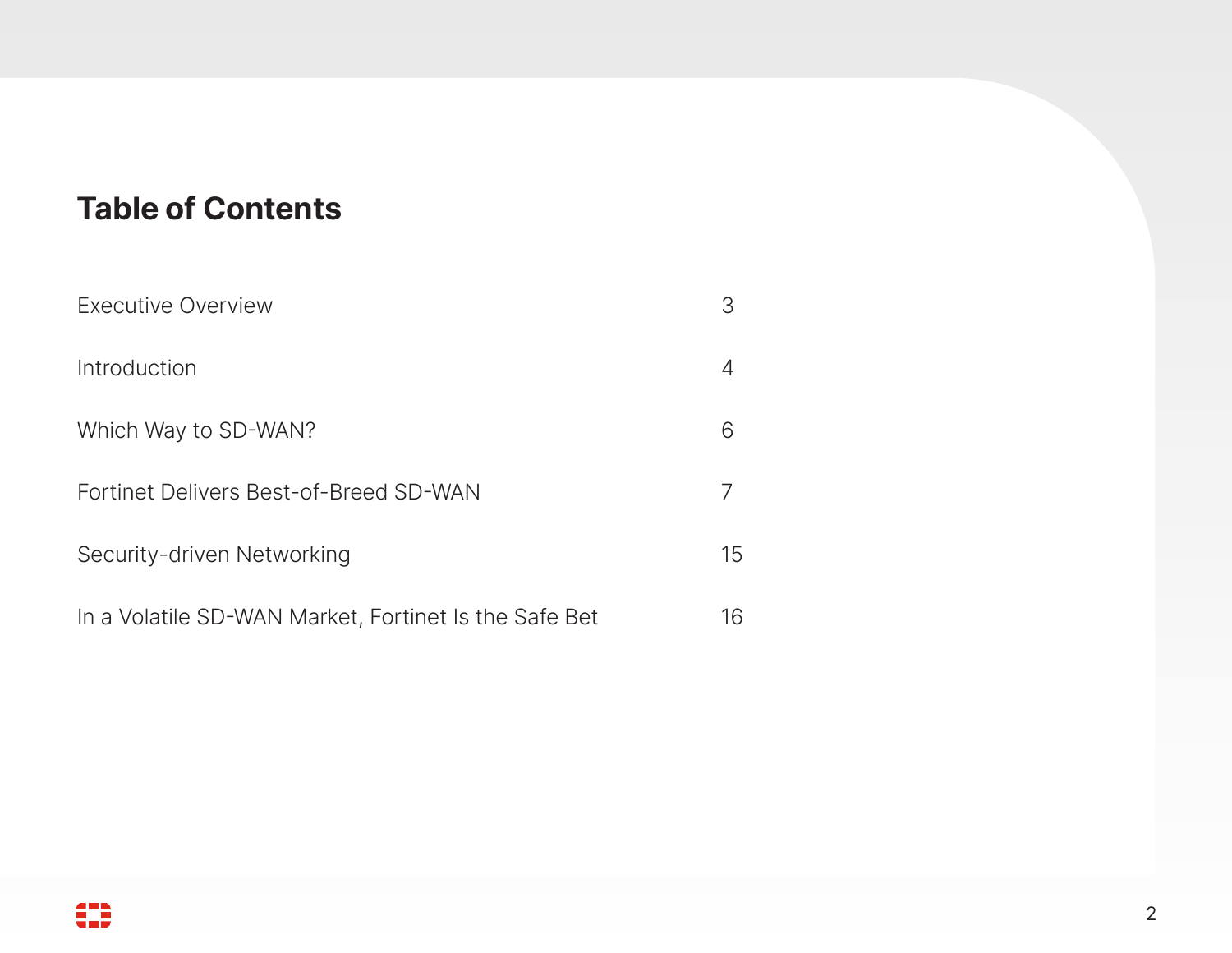## **Executive Overview**

Digital innovation, such as cloud on-ramping of Software-as-a-Service (SaaS) applications and Infrastructureas-a-Service (IaaS), is helping to propel revenues and efficiencies for distributed businesses. However, the increased traffic demands of these technologies greatly increase the cost and performance bottlenecks of multiprotocol label switching (MPLS) connectivity over traditional wide area network (WAN) infrastructures. Most network engineering and operations leaders, as a result, are now looking to replace their outdated WAN infrastructures with some form of software-defined wide area networking (SD-WAN). Tens of thousands of customers are choosing Fortinet Secure SD-WAN, which delivers both networking and security capabilities in a unified solution. It supports application performance, consolidated management, and advanced protection against threats.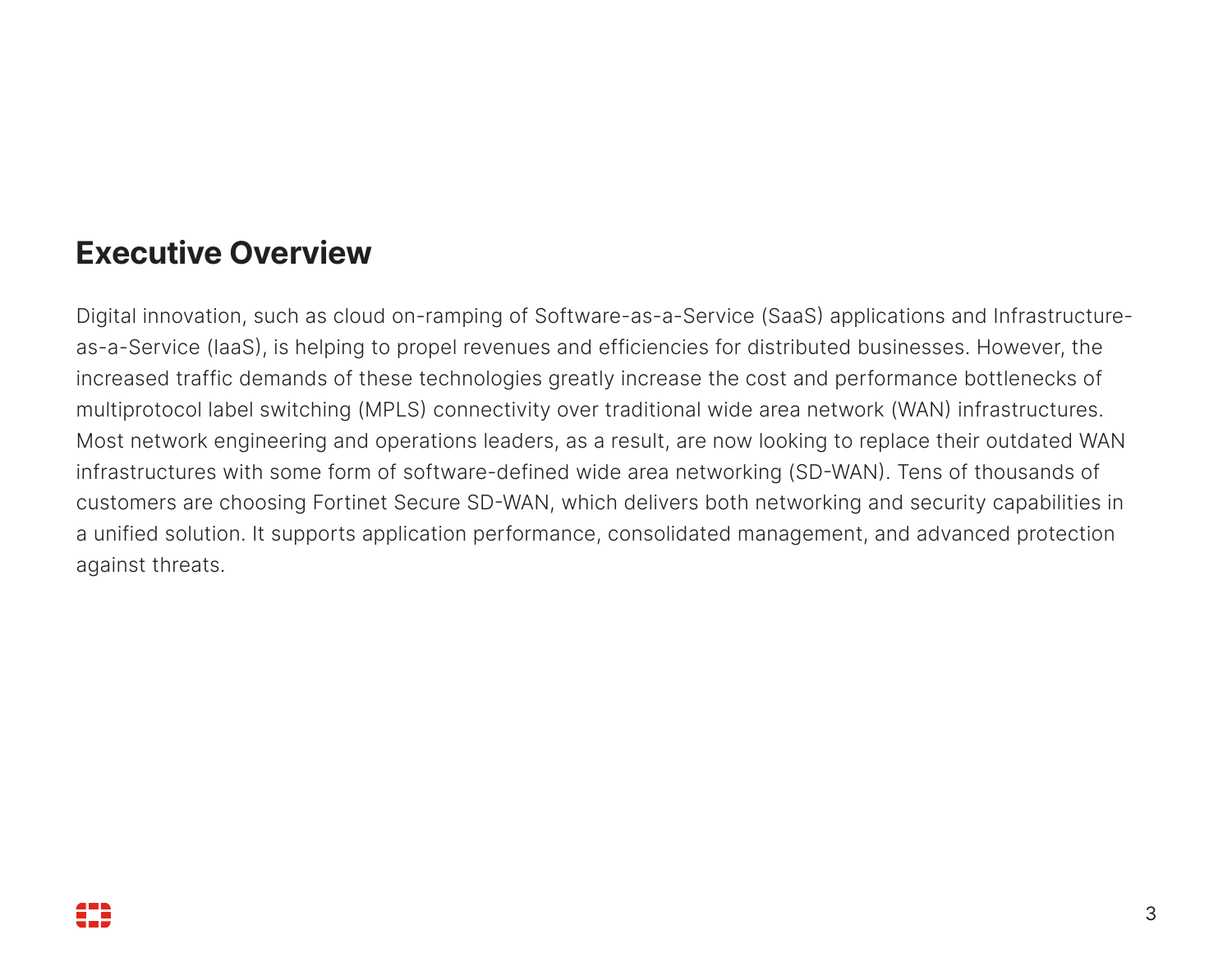### **Introduction**

With Digital Innovations placing increased demands on bandwidth requirement to deliver best user experience, SD-WAN requirements are maturing but many solutions are incomplete. Issues like limited scalability, the lack of automation to simplify operations, and lackluster cloud on-ramp and cloud and SaaS integrations can result in a poor user experience that can undermine the value of an SD-WAN deployment. Instead, SD-WAN solutions need to provide a robust set of networking and connectivity tools that can meet and adapt to the dynamic nature of digital innovation, especially as organizations move more aggressively to the cloud, transition from regional to global deployments, or expand the number of their regional offices.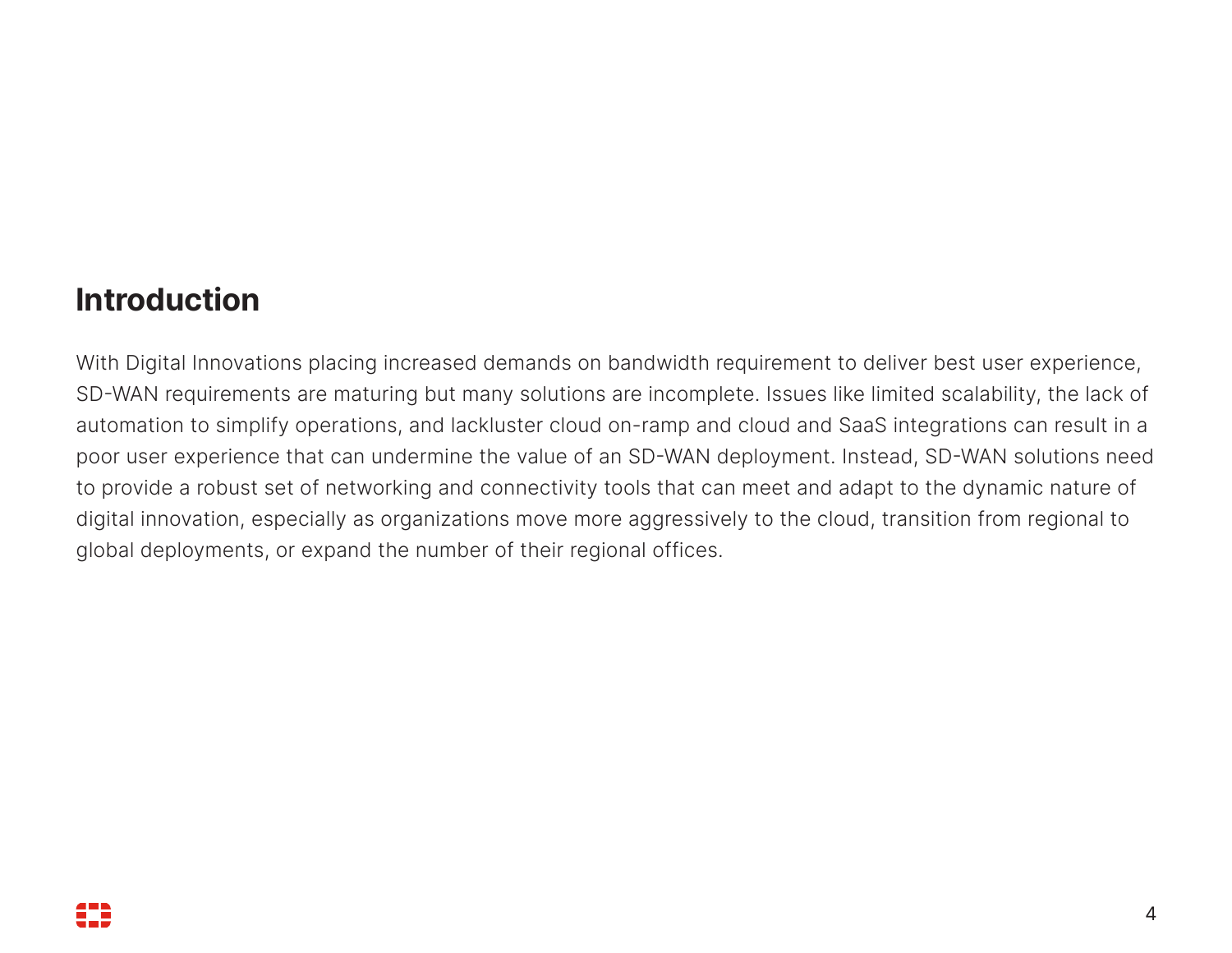

**Fortinet delivers Secure SD-WAN, powered by the industry's first SD-WAN ASIC to enable better application experience, higher performance, and better cost efficiency.**

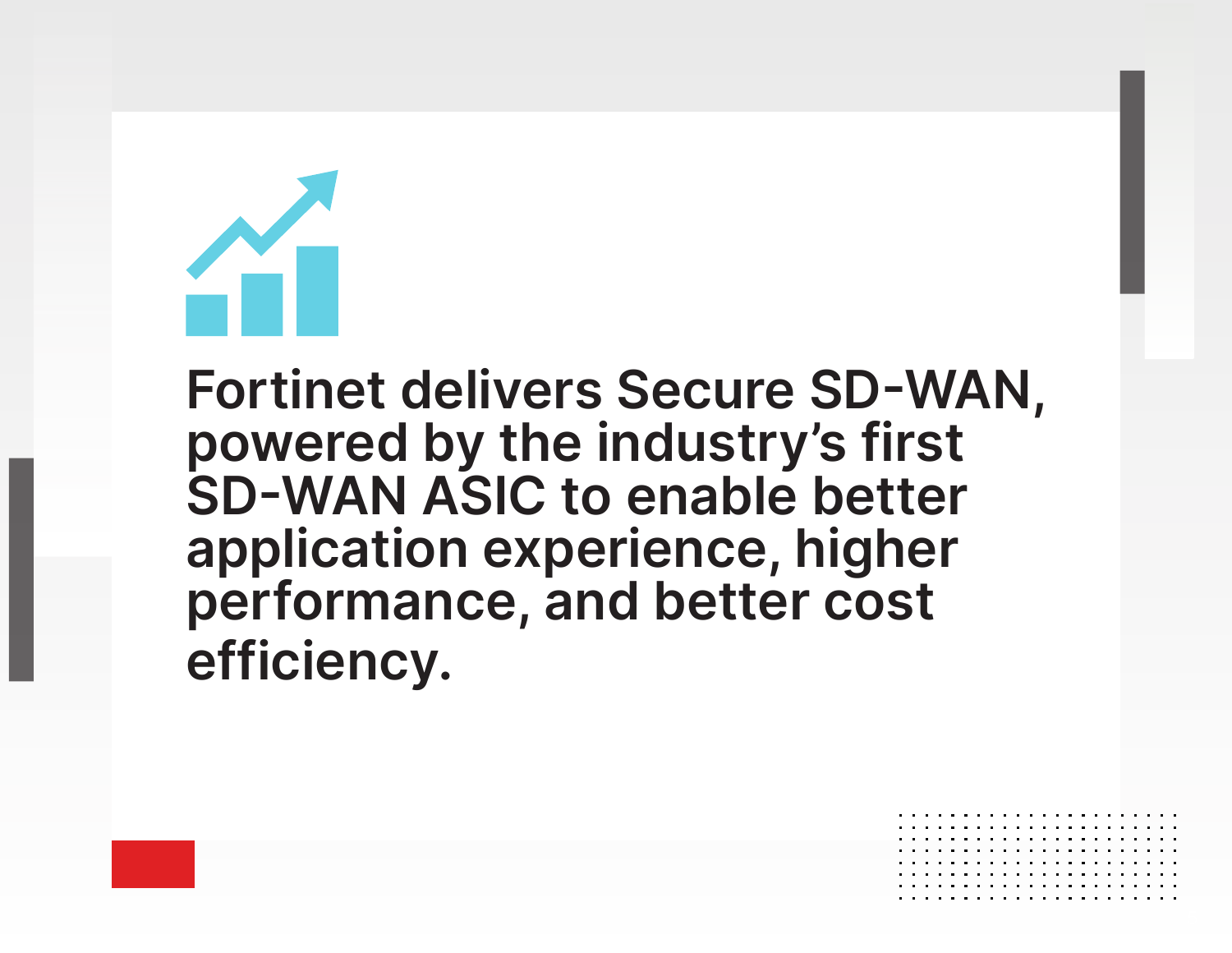## **Which Way to SD-WAN?**

SD-WAN offers the ability to use available WAN services more effectively and economically—giving users across distributed organizations the freedom to better engage customers, optimize business processes, and innovate. WAN innovation with additional carrier links can be leveraged to provide redundancy, load-balancing and optimization of applciation traffic. It also makes WAN management more cost-effective, which is why SD-WAN solutions will continue to be a robust growth market for the foreseeable future.

To answer this demand, there have been many SD-WAN solutions introduced in the last few years. But not all of them are created equal.

SD-WAN experts and industry analysts say that the optimal SD-WAN for an enterprise depends on the organization's application performance requirements, faster cloud-on-ramp to multi-cloud access and simplified operations with centralized management to reduce complexity. It is also widely recommended that companies use an NGFW solution in combination with SD-WAN to address security issues, as branches are directly exposed to the internet via broadband connections with SD-WAN. To address these business requirements, organizations need a comprehensive SD-WAN offering—Fortinet Secure SD-WAN, the only one with built-in security and the performance capabilities flexible to deploy at scale across any size enterprise.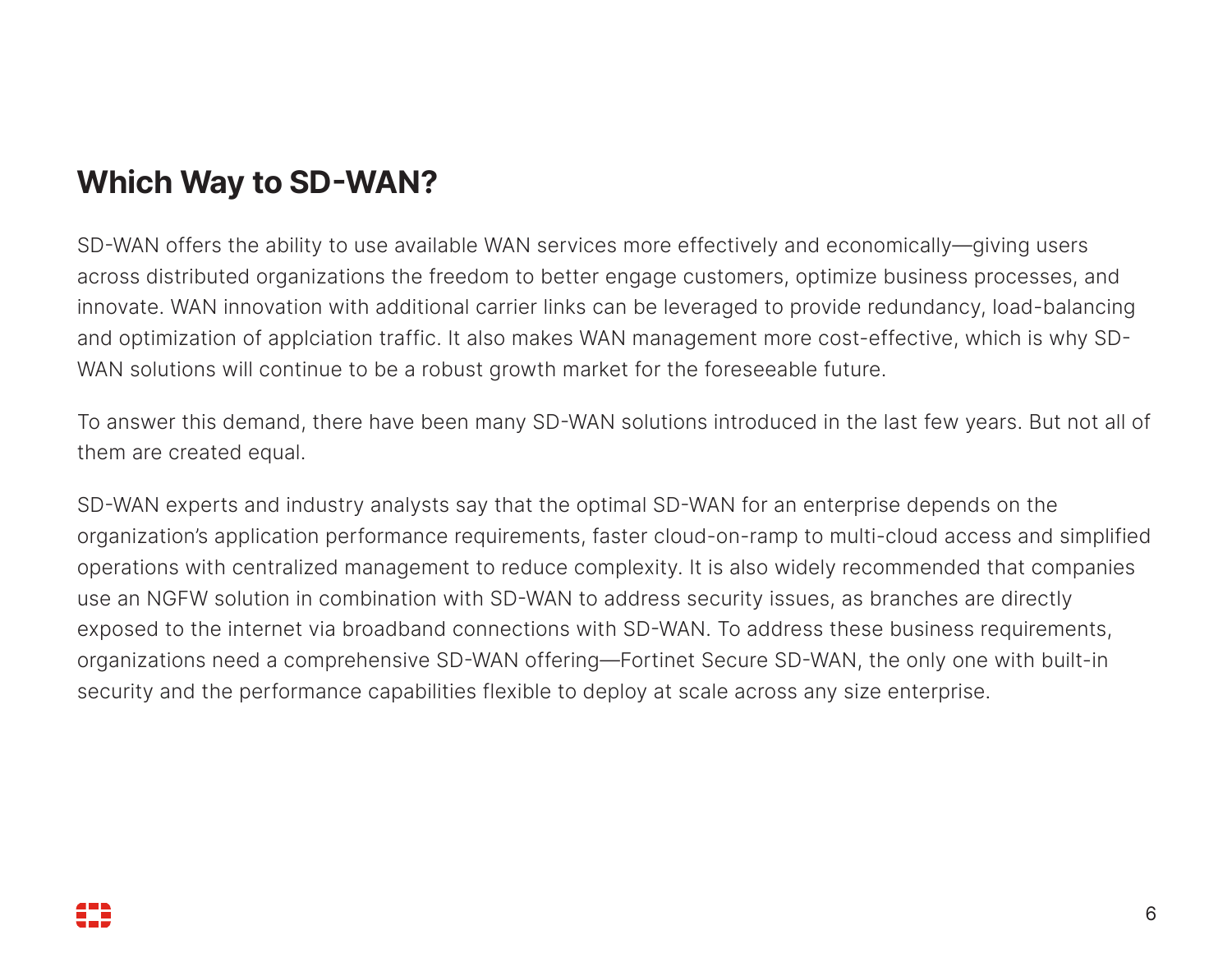## **Fortinet Delivers Best-of-Breed SD-WAN**

Fortinet Secure SD-WAN replaces separate WAN routers, WAN optimization, and security devices such as firewalls and secure web gateways (SWGs) with a single Fortinet NGFW. This provides industrybest performance with capabilities that include application awareness, automated path intelligence, and WAN overlay support for VPN. Fortinet Secure SD-WAN delivers securitydriven networking for branch networks with outstanding performance enabled by fast application identification and automated path intelligence.

### **Application Awareness for Improved Service Levels**

Fortinet Secure SD-WAN is powered by the new SOC4 application-specific integrated circuit (ASIC), which provides faster application steering and unrivaled application identification performance). This includes deep secure sockets layer (SSL)/transport layer security (TLS) inspection with the lowest possible performance degradation. Encryption inspection capabilities also include the ability to inspect the packet in order for the SD-WAN solution to correctly route the traffic.

Technically, SD-WAN works by routing applications over the most efficient WAN connection at any point in time. To ensure optimal application performance, SDWAN solutions must be able to identify a broad range of applications and apply routing policies at a very granular level. Without these capabilities, SaaS applications, video, and voice can slow and impede end-user productivity.

To address these issues, Fortinet Secure SD-WAN uses an application control database with the signatures of more than 5,000 applications (plus regular updates from FortiGuard Labs threat intelligence services). Fortinet Secure SD-WAN identifies and classifies applications—even encrypted cloud application traffic—from the very first packet.

#### **Fortinet Secure SD-WAN Delivers:**

- Optimal application experience with accurate detection
- **Effective business policies based on** application signature
- **Constant Application database updates** from FortiGuard Labs research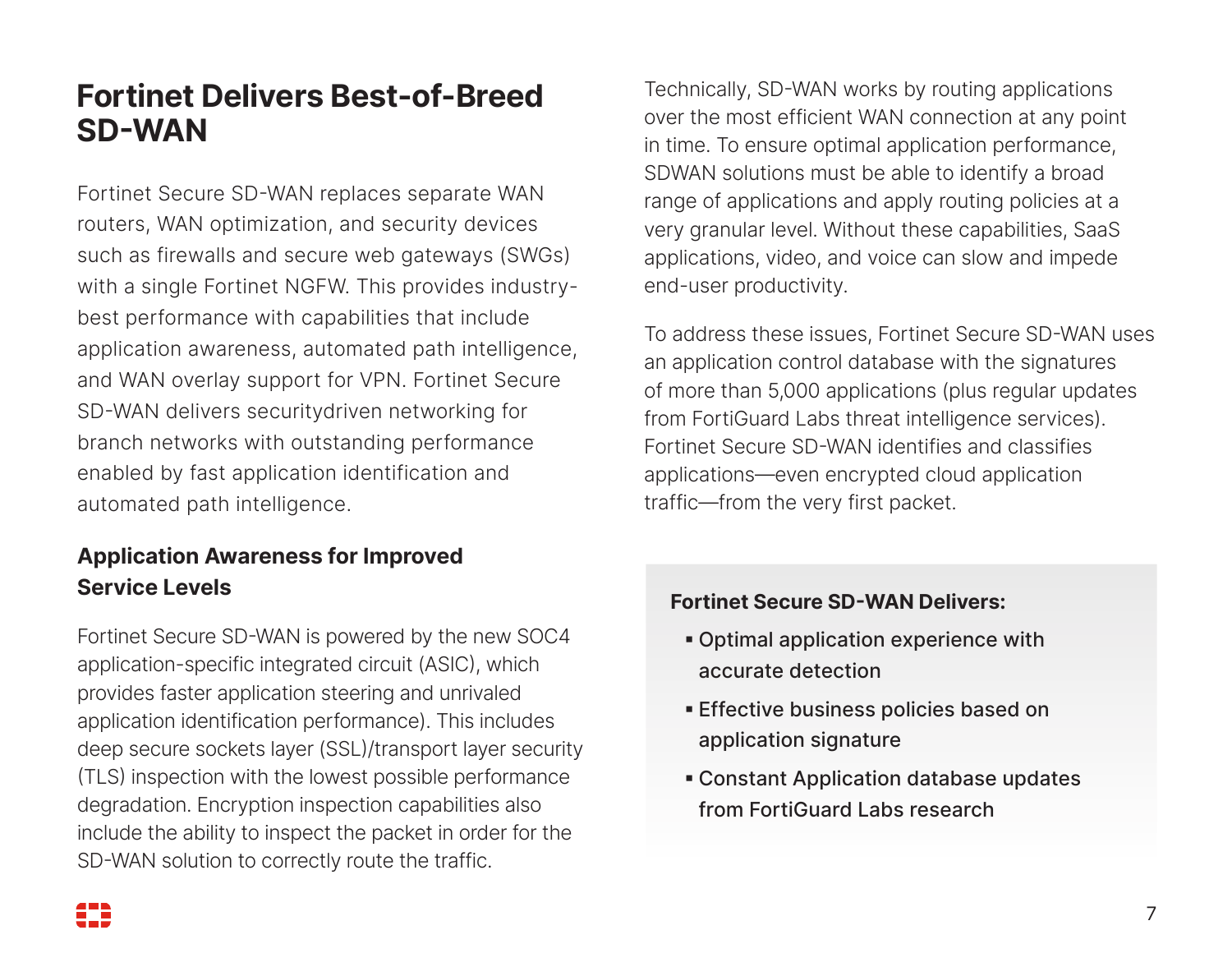

## **Fortinet Secure SD-WAN accurately recognizes and optimally routes over 5,000 applications.**

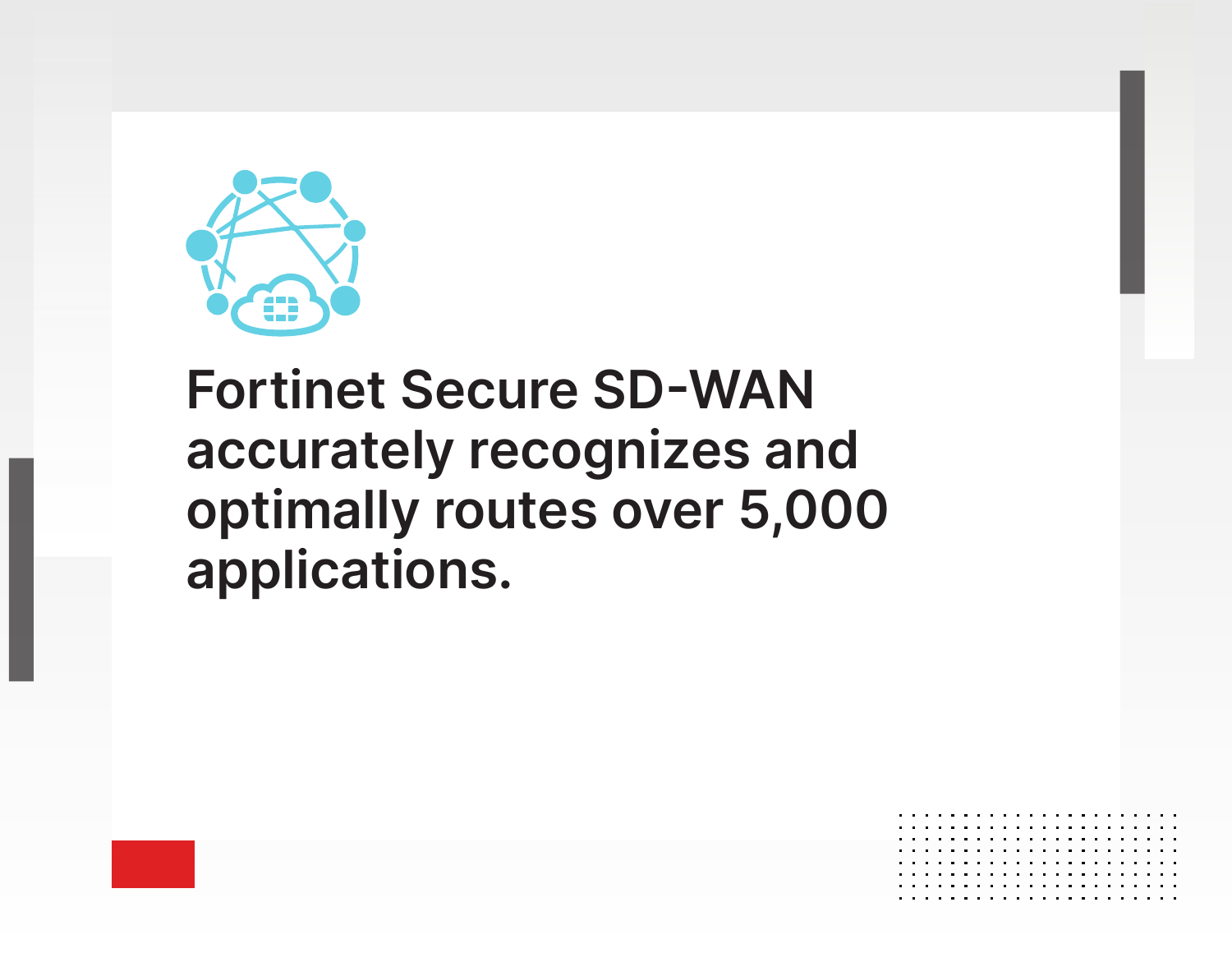Fortinet NGFWs can be set to recognize applications by business criticality. Business-critical applications (e.g., Office 365, Salesforce, SAP), general productivity applications (e.g., Dropbox), and social media (e.g., Twitter, Instagram) can be given different routing priorities. Unique policies can be applied at a deeper level for subapplications (e.g., Word or OneNote within Office 365). This deep and broad application-level visibility into traffic patterns and utilization offers a better position to allocate WAN resources according to business needs.

### **Effortless WAN Efficiency**

Fortinet Secure SD-WAN greatly simplifies the process of transforming legacy WAN edge infrastructures to provide enhanced application performance, a better user experience, and improved security. Once WAN policies are set based on application criticality, performance requirements, security policies, and other considerations, the Fortinet Secure SD-WAN solution takes over from there. Fortinet NGFWs featuring the SOC4 ASIC deliver 10 times faster security performance than the competition.<sup>1</sup>

When it comes to WAN efficiencies, key capabilities in Fortinet Secure SD-WAN include:

**Automated path intelligence.** Application awareness enables prioritized application routing across network bandwidth based on the specific application and user. The new SOC4 ASIC gives Fortinet Secure SD-WAN the fastest application steering in the industry. SD-WAN service-level agreements (SLAs) are easily defined by dynamically selecting the best WAN connection for the specific business circumstances. For low- to mediumpriority applications, organizations can specify the quality criteria, and the FortiGate will select the corresponding link. For high-priority and businesscritical applications, organizations can define strict SLAs based on a combination of jitter, packet loss, and latency metrics.

**Automatic failover.** Multi-path technology can automatically fail over to the best available link when the primary WAN path degrades. This automation is built into the Fortinet NGFW, which reduces complexity for endusers while improving their experience and productivity.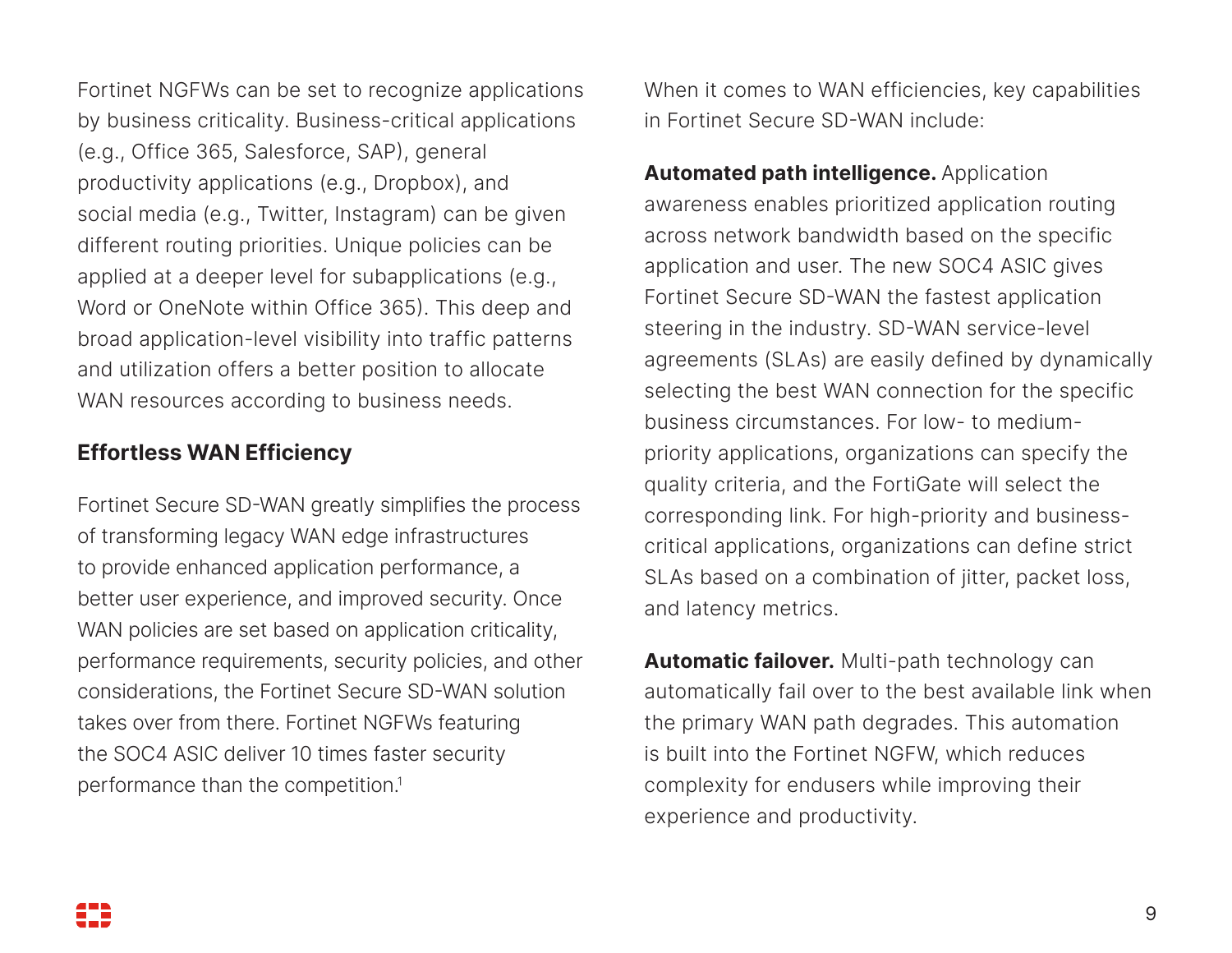**WAN path remediation.** WAN path remediation utilizes forward error correction (FEC) to overcome adverse WAN conditions such as poor or noisy links. This enhances data reliability and delivers a better user experience for applications like voice and video services. FEC adds error correction data to the outbound traffic, allowing the receiving end to recover from packet loss and other errors that occur during transmission. This improves the quality of real-time applications.

**Prioritize applications.** With Fortinet Secure SD-WAN's ability to define application-specific business policies, the best possible utilization of bandwidth can be ensured by adding precise QoS prioritization for critical applications, while rate-limiting non-critical applications that can impact performance and end user experience.

**Tunnel bandwidth aggregation.** For applications that require greater bandwidth, Fortinet Secure SD-WAN enables per-packet load balancing and delivery by combining two overlay tunnels to maximize network capacity.

#### **Simplified Management and Industry-Best TCO**

Network engineering and operations leaders are often in a quandary when it comes to deploying SD-WAN edge devices to their numerous remote sites and branch offices. Truck rolls are expensive, and technical staff is often limited. On the other hand, shipping fully configured devices is not secure. Also, once edge devices are deployed, staff must manage both the WAN optimization functions and security functions, often from two different interfaces. Fortinet Secure SD-WAN solves both deployment and the management problems to reduce total cost of ownership (TCO).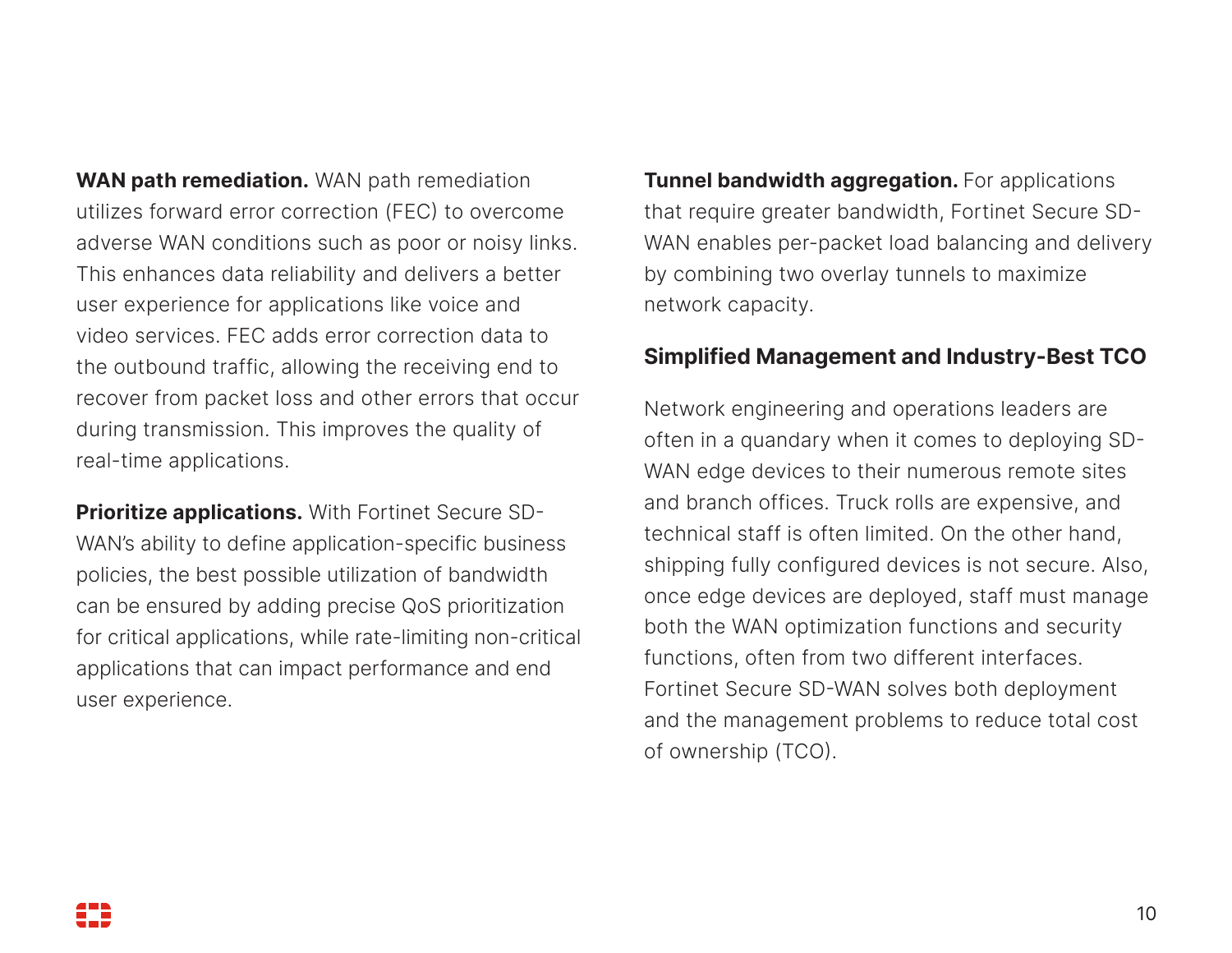

**Fabric Management Center allows for effective network operations and agile network management for customers across SD-WAN and security projects.2**

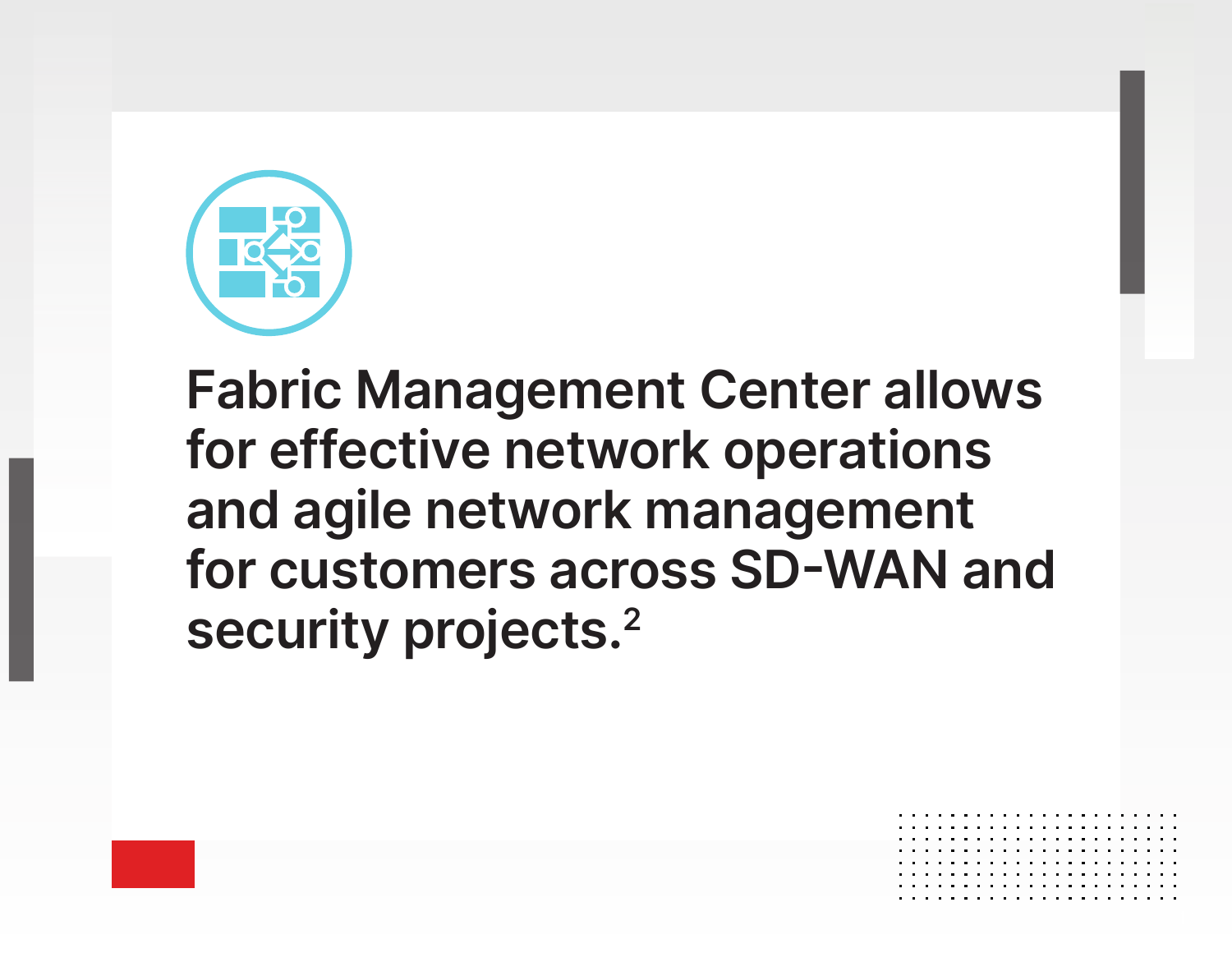**Zero-touch deployment.** Fortinet Secure SD-WAN's simplified deployment capabilities allow enterprises to ship unconfigured Fortinet NGFW appliances to each remote site. When plugged in, the FortiGate automatically connects to the FortiDeploy service in FortiCloud. Within seconds, FortiDeploy authenticates the remote device and connects it to a central FortiManager system.

**Single-pane-of-glass management.** Fortinet Fabric Management Center enables centralized visibility of all deployed Secure SD-WAN-enabled Fortinet NGFWs across the distributed organization. Fortinet secure SDWAN orchestrator offers simplified work flow to deploy and update policies with few easy clicks/steps.

SD-WAN orchestrator automatically builds and manages full mesh overlay links for secure connectivity between sites. With guided work flows, automated overlay bring up and simplified business policies SD-WAN orchestrator reduces the IT staff hours spent on infrastructure deployment and changes from months to minutes.

Fabric Management Center offers advanced telemetry for application visibility and network performance to achieve faster resolution and reduce



the number of IT support tickets. On-demand SD-WAN reports provides further insight into threat landscape, trust level and asset access which are mandated for compliance purposes.

**SD-WAN reporting and analytics.** Enhanced analytics for WAN link availability, performance SLA and application traffic in runtime, and historical stats allow the infrastructure team to troubleshoot and quickly resolve network issues. Fabric Management Center offers advanced telemetry for application visibility and network performance to achieve faster resolution and reduce the number of IT support tickets. On-demand SD-WAN reports provide further insight into the threat landscape, trust level, and asset access, which are mandated for compliance purposes.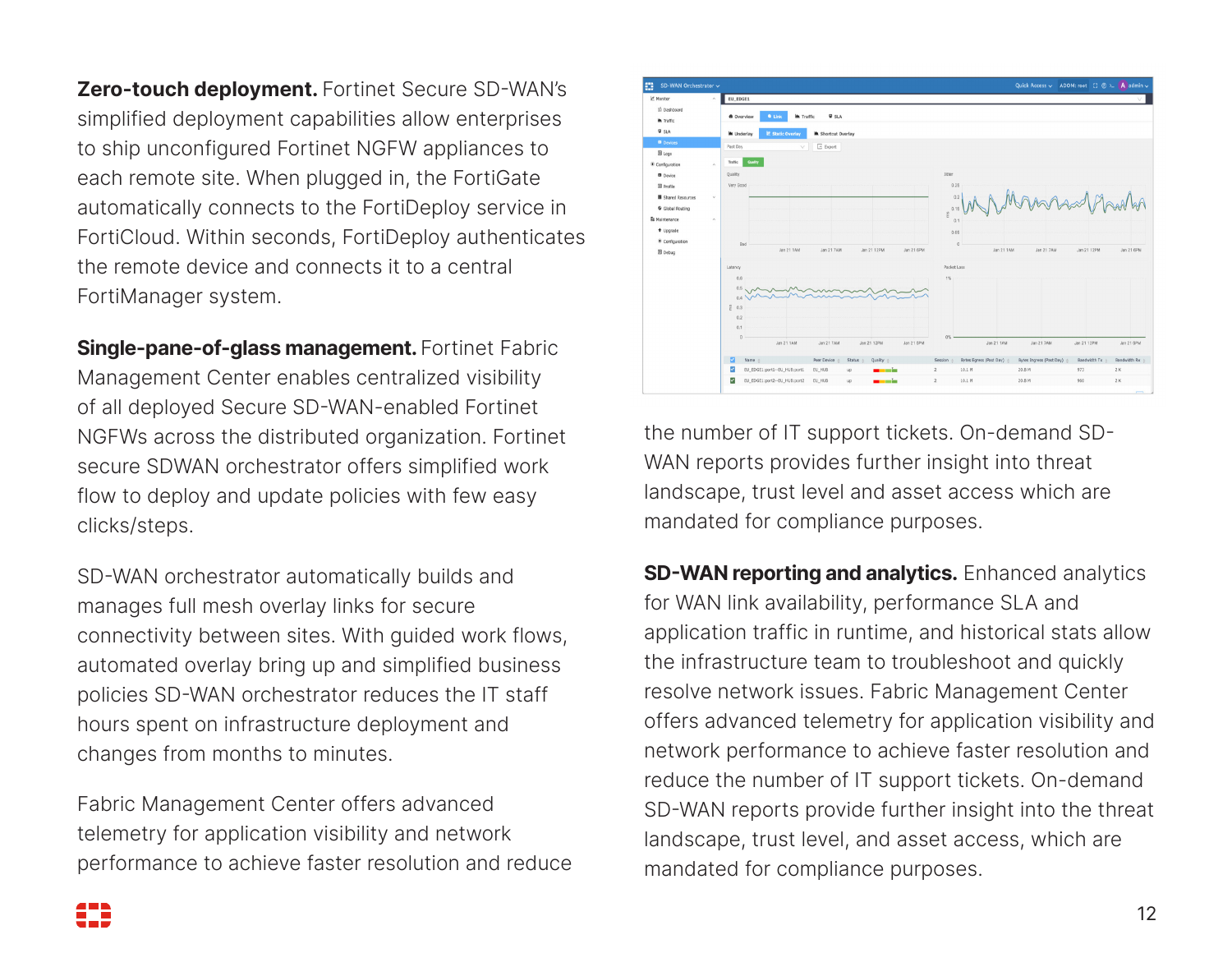

These features include SD-WAN bandwidth monitoring reports and datasets; service-level agreement (SLA) logging and history monitoring via datasets, charts, and reports plus customizable SLA alerting; and application usage reports and dashboards. It also provides adaptive response handlers for SD-WAN events as well as event logging and archiving around SLAs across applications and interfaces.

**Low Latency access to distributed cloud.** Provide Low Latency Cloud Access for Easy Collaboration Fortinet Secure SD-WAN not only provides instant multicloud access for the rapid adoption of shared applications such as Office365. Its built-in security adds another layer of secure access to these applications, while providing a low latency connection through public internet links so they can become part of the trusted and reliable WAN infrastructure.

This is especially critical as remote workers and their families use advanced, feature-rich cloud-hosted applications for voice and video conferencing. While these applications provide enhanced voice and video capabilities, they also demand more bandwidth availability. And in most cases, that traffic can also be encrypted, which puts even more pressure on things like traffic inspection. With the intelligence to detect subapplications and provide encrypted applications with SSL inspection capability at line rates, Fortinet Secure SDWAN ensures these applications are steered to the best performing WAN link to provide optimal performance.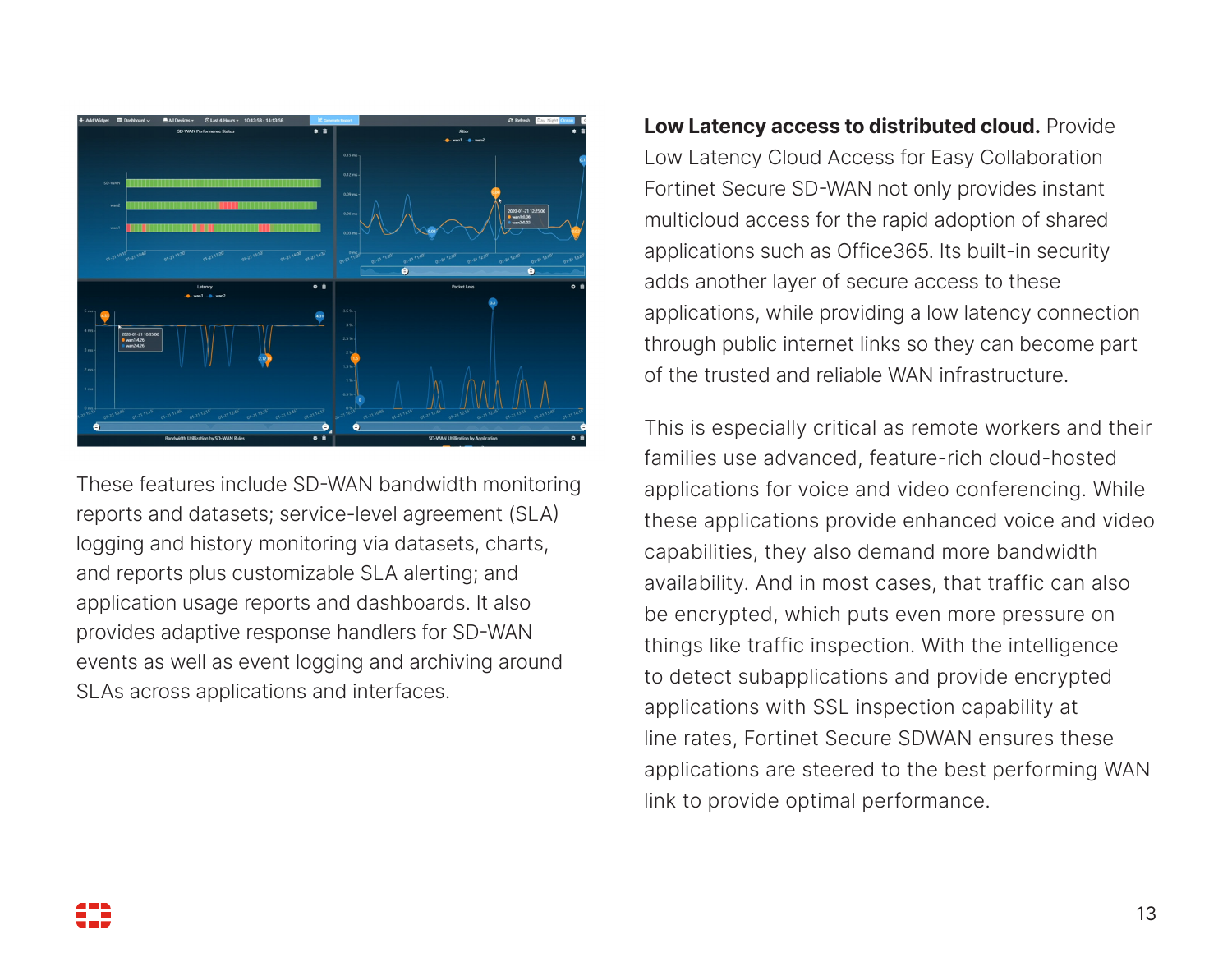For users who need secure communications over the public internet links, VPNs can be set up with just one click. All this saves time and simplifies SD-WAN administration (on-premises or via the cloud), alleviating pressure on lean network teams. Fortinet offers one of the only solutions that can manage SD-WAN networking, security, and access layer controls from the same management console.

**TCO.** Fortinet Secure SD-WAN delivers industry-leading TCO per Mbps—along with zero-touch provisioning of new branches under six minutes.<sup>3</sup> The move to public broadband means that expensive MPLS connections can be replaced with more cost-effective options. With the Fortinet transport-agnostic solution, enterprises can utilize the entire available bandwidth by using the connections in active-active mode.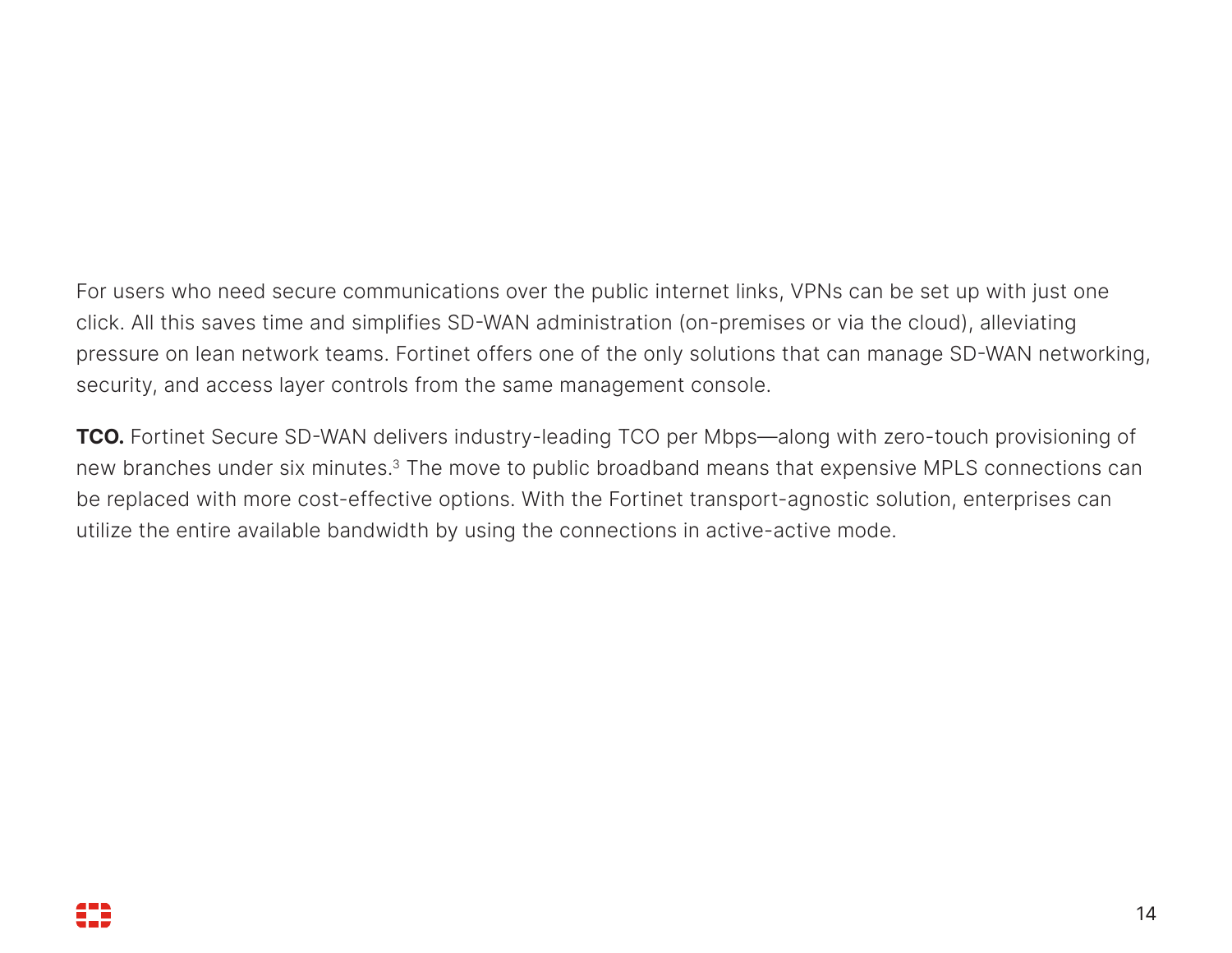

## **Fortinet leads the market with Secure SD-WAN innovation, able to scale from home office to branch to distributed cloud.4**

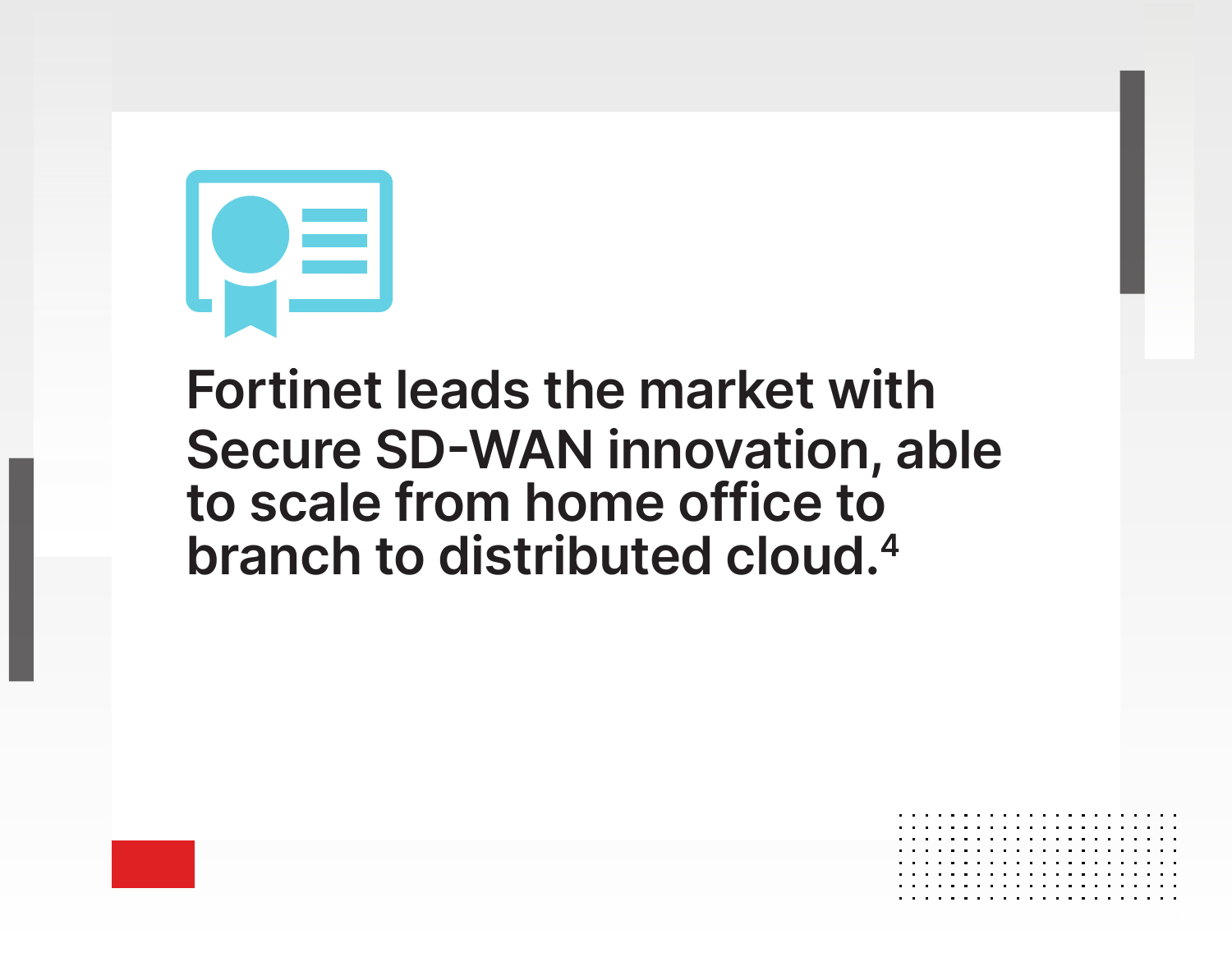## **Security-driven Networking**

Fortinet enables best-of-breed, certified SD-WAN that is both high-performance and protected. Fortinet NGFWs featuring the SOC4 ASIC deliver the fastest SD-WAN security performance in the industry. In NSS Labs' 2019 "Software-Defined Wide Area Networking Test Report," Fortinet received a second straight "Recommended" rating.<sup>5</sup>

Specifically, Fortinet Secure SD-WAN has robust SD-WAN threat protection, including Layer 3 through Layer 7 security controls not commonly found in other SD-WAN-plus-firewall solutions:

- Complete threat protection, including firewall, antivirus, intrusion prevention system (IPS), and application control
- High-throughput secure sockets layer (SSL)/ transport layer security (TLS) deep-packet encryption inspection with minimal performance degradation, ensuring that organizations do not sacrifice throughput for complete threat protection
- Web filtering to enforce internet security without requiring a separate secure web gateway (SWG) device

■ High WAN performance for cloud applications, featuring exceptional VPN overlay performance for superior user experience and low latency<sup>6</sup>

Secure SD-WAN-enabled Fortinet NGFWs also monitor firewall rules and policies and highlight best practices to improve the organization's overall security posture. This helps to simplify compliance with security standards as well as privacy laws and industry regulations. Automated auditing and reporting workflows save staff hours while reducing the risk of omissions and errors.

### **Enabling the SD-Branch**

Many enterprise branches are deciding to simultaneously replace both their WAN and LAN devices in favor of a solution with deeper integration and simplified branch operations management. Using separate WAN and LAN infrastructures increases branch complexity; there are more devices to deploy and update with multiple management consoles. It also reduces visibility and control of operations while increasing the opportunities for security gaps that hackers can exploit. To solve these challenges, Fortinet Secure SD-WAN includes an accelerated security extension to the access layer that enables SD-Branch transformation.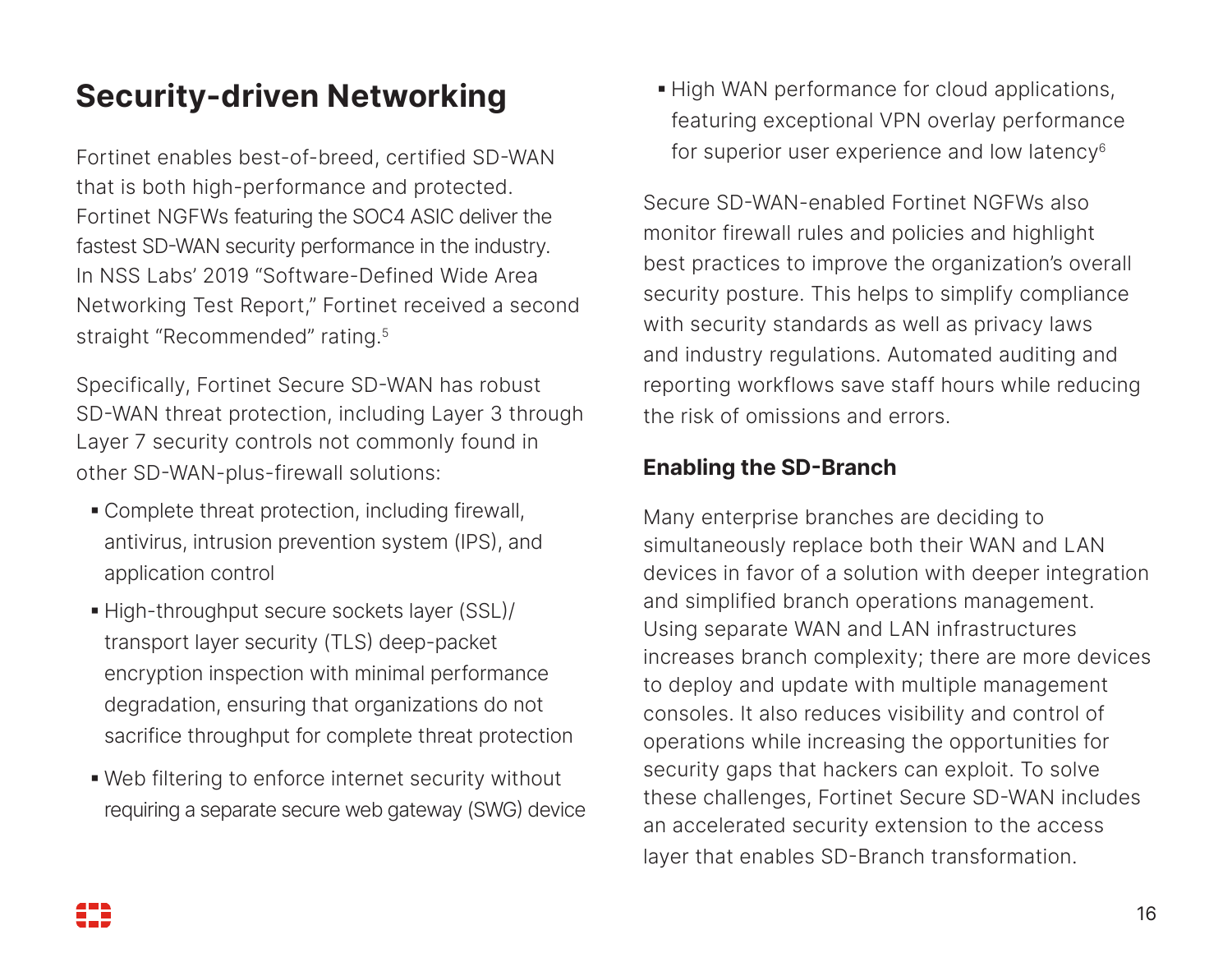## **In a Volatile SD-WAN Market, Fortinet Is the Safe Bet**

As cloud-based applications and tools like voice and video become increasingly critical to distributed businesses, Fortinet Secure SD-WAN can help organizations embrace the benefits of digital innovation without bottlenecking application performance, impacting end-user productivity, or putting data at risk.

Fortinet Secure SD-WAN is scalable, helping organizations confidently support more remote sites, more bandwidthsensitive, business-critical applications, more cloud services, and whatever else the branch network requires.

Fortinet Secure SD-WAN has been adopted worldwide in wide-ranging industries—from finance, to retail, to manufacturing, to customer service. Whether they need to support a few hundred mobile endpoints or tens of thousands of branch offices, Fortinet Secure SD-WAN customers are each achieving their own optimal mix of best-of-breed security and SD-WAN functionality.